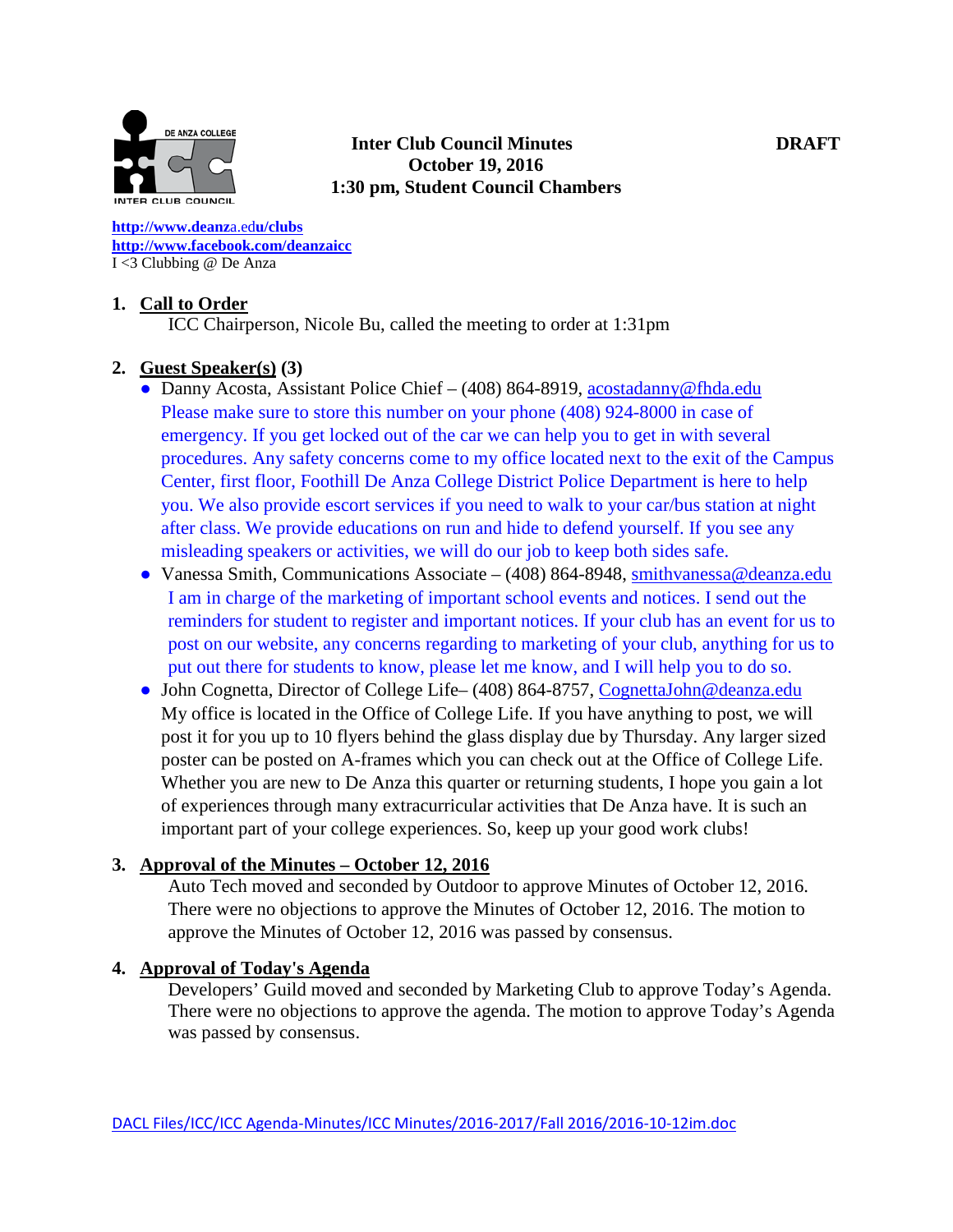# **5. Club(s) on Probation:**

## **Missed Club Day (1)**

VOICE must attend ICC Meetings on Oct. 19, 26, Nov. 2 to be off probation at the end of the Nov. 2 ICC Meeting.

# **Missed Welcome Week Fall 2016 (3)**

ISV, Statistics (DASC), The De Anza Network must attend ICC Meeting on Oct. 19 to get off probation at the end of the ICC Meeting

# **6. Club(s) on Trial: (6)**

Clean Energy Club, De Anza Political Revolution Club must have New Club Orientation by Oct. 25.

Artificial Intelligence for Robotics (AIR), Math Club, Tech & Business Association, Women Empowered must have a New Club Orientation Meeting by Nov. 1.

# **7. New Club(s): (2)**

Chemistry Club, De Anza Improv & Sketch Comedy will receive a one-time \$100 New Club allocation.

### **8. Inactive Club(s): (5)**

Association of Computing Machinery (ACM), Phi Beta Lambda and Southeast Asian Student Association (SASA) missed Fall Welcome Week and Club Day – 2 Probations Green Party, Inclusability by request.

# **9. Number of Active Clubs: (57)**

### **10. Calendars**

# **10.1 ICC/Club Calendar of Events as of 10/18/16**

 Information is from the Event Planning Request Form (**New Information in Bold**/ \* Money collected)

Oct. 29 Breast Cancer Walk – 7:00 am – 11:00 am - 352 West St. John Street, San Jose

**Nov. 10 Neon Party – (Fall Dance) 7:00 pm – 10:00 pm – Conference Room A&B**

# **10.2 DASB Calendar of Events as of 10/18/16**

Information is from the Event Planning Request Form

(**New Information in Bold**/ \* Money collected)

Oct. 31 Halloween Event – 11:30 am – 1:00 pm –Main Quad

### **11. ICC/Club Account Balance Status as of 10/18/16 (New Information in Bold)**

| <b>Club/ICC Allocation Account</b>     | $(#41-54730)$    | \$7,736.00  |
|----------------------------------------|------------------|-------------|
| <b>ICC Allocation-New Club Account</b> | $(#41-54720)$    | \$2,000.00  |
| <b>ICC Emergency Relief Account</b>    | $(#44-4289)$     | \$5,499.21  |
| <b>ICC Events Award Account</b>        | $(\#41 - 54600)$ | \$10,700.00 |
| <b>ICC Inactive Hold</b>               | $(\#44-4300)$    | \$10,160.54 |
| <b>ICC Scholarship Account</b>         | $(#44-4310)$     | \$10,856.00 |
| ICC                                    | $(#44-4320)$     | \$2,470.57  |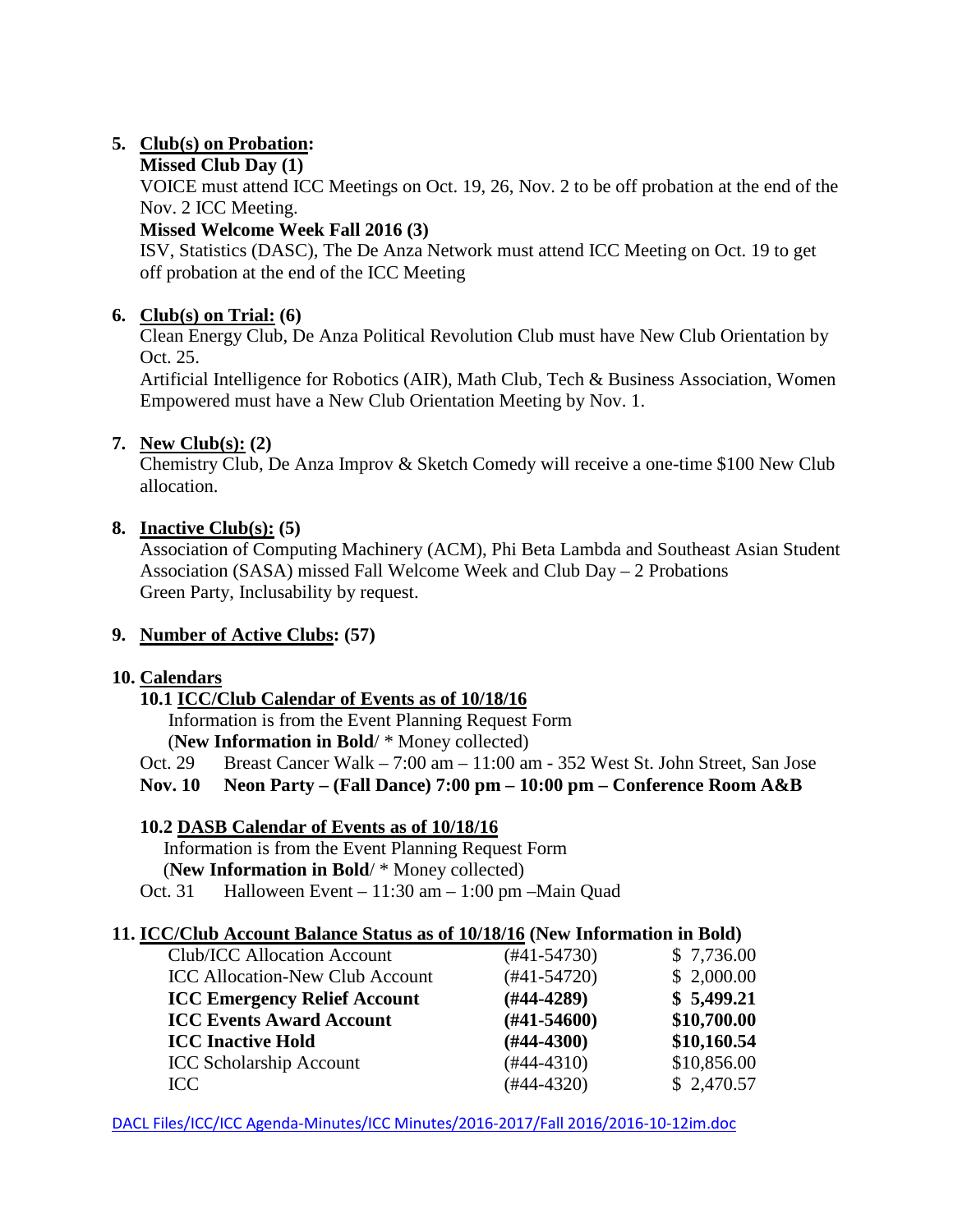## **12. Club Constitution(s) Updated (3)**

Hello World! Code Squad, Photography Club, The Helping Hands had changed club officers position / club policy, and amendment changes reviewed by ICC Chairs at ICC Agenda Meeting 10/17/16.

### **13. Business**

# **13.1 Flea Market Concessions**

No Flea Market Concession bids were turned in from clubs. The deadline has been extended to next Wednesday Oct 26, ICC Meeting.

### **13.2 Budget Request**

Shotokan Karate moved and seconded by Developers' Guild to approve ICC's request of \$100.00 from the Club/ICC Allocation Account #41-54730 to ICC Event Awards #41-54600 for 4@\$25 Drawing for ICC Financial Orientation Meeting Test (2 for Fall and 2 for Spring). Auto Tech moved and seconded by Developers' Guild to end discussion. There were no objections to end discussion. The motion to approve ICC's request of \$100.00 from the Club/ICC Allocation Account #41-54730 to ICC Event Awards #41-54600 for 4@\$25 Drawing for ICC Financial Orientation Meeting Test (2 for Fall and 2 for Spring) was passed by consensus.

# **13.3 Club Day Evaluation and Awards**

ICC Advisor, La Donna Yumori-Kaku conducted the Club Day Evaluation and Suggestions since ICC Chair of Programs had difficulty speaking due to respiratory problems:

- Club Day recruited students.
- If your club does not have any banner or need one, make sure to fill out the buget request at least a week advance.
- Many club officers could not participate due to class schedule conflict. Would have been better if Club Day was held longer
- If was hard to find ICC officers wearing bright pink shirts to check out after the event.

If you have any more suggestions, feel free to send an Email the ICC officers or to La Donna

Congratulations to: Best Decorated (3@ \$100) Outdoor and Explorers' Nest winning \$100 Auto Tech and VSA tied for \$50.00 each

Best Spirited (3@ \$100) Cheer and Dance and 4 Elements Hip Hop for winning \$100 MOA and Marketing Club tied for \$50.00 each

Best performances will be announced at next ICC Meeting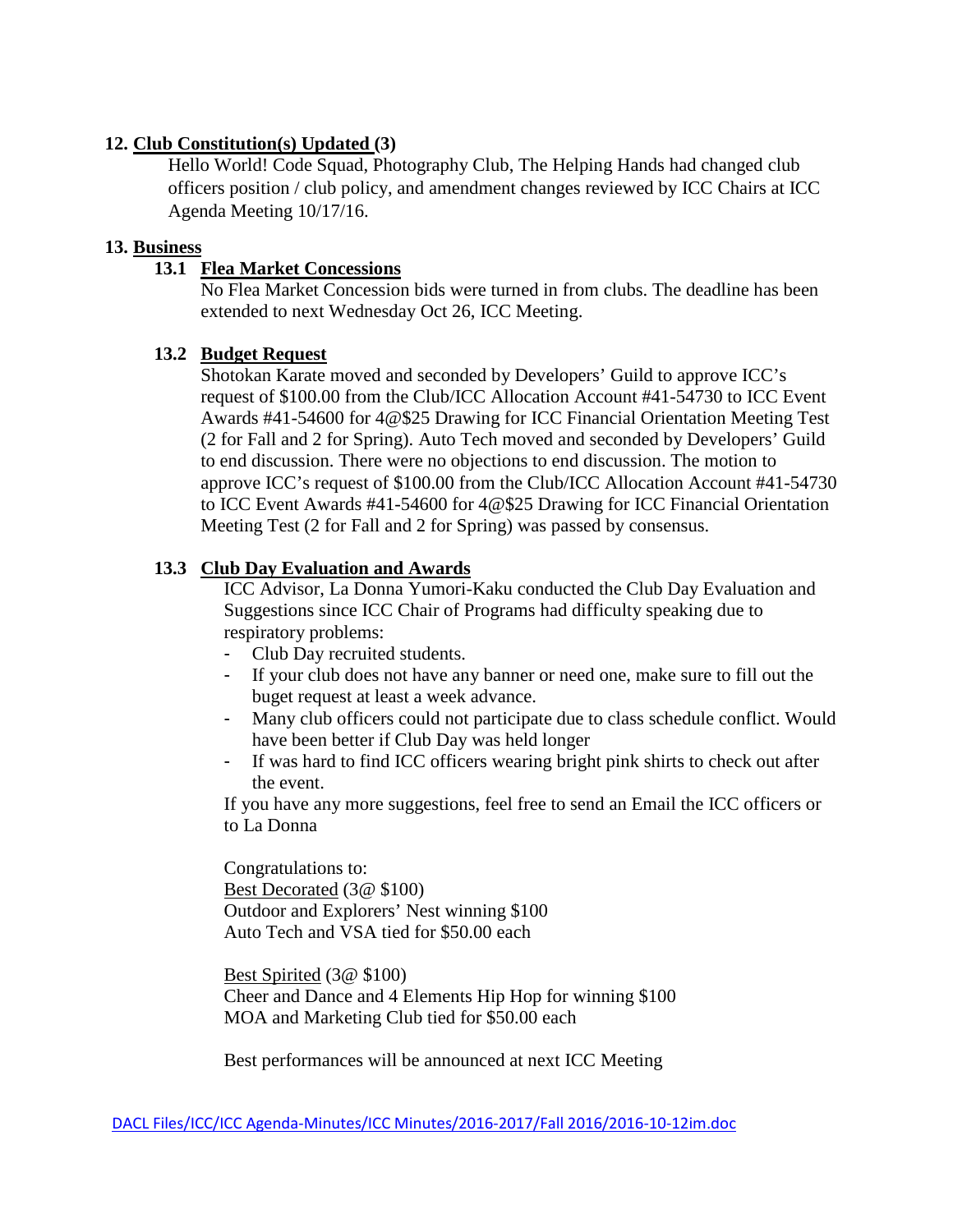# **13.4 Breast Cancer Walk Oct 29, 2016**

Silicon Valley Breast Cancer Awareness Walk October 29, 2016 7:00am - 11:00 am. Sign up by Friday, It starts from 7:00am to 11:00 am.

Clubs who participate will be entered in a 1-\$50 drawing. The club who brings the most people will win \$50 for their club.

## **13.5 ICC Fall Dance "Neon Party"**

Neon Party will be on Thursday, Nov. 10 from 7:00 pm - 10:00 pm in Conference Room A/B. There will be dancing, games, club performances and refreshments. Clubs can sell advance tickets for \$5.00 If a club sells 10 or more tickets, the club will earn \$4.00 per ticket and be in a Drawing for \$50.00 The club who sells the most tickets will win \$100.00 and the \$4.00 per ticket of tickets sold. Deadline Monday Nov. 7 Tickets at the door \$10.00 proceeds benefit ICC Scholarships. Dance Tickets and instructions for clubs were distributed after ICC Meeting

### **14. Reports**

- ICC Chairperson: Nicole Bu
	- 1. Follow us on Facebook: De Anza Inter Club Council.
	- 2. Please update your blue roster ASAP.
	- 3. Please fill up the event calendar.

ICC Chair of Finance: Uyen Pham

- 1. Congrats all the clubs who win the Club Day Drawing! I will transfer the award to your #44 Account. You can use this fund to buy food and club T-shirts =)
- 2. Explorers' Nest, please see me after the meeting!

ICC Chair of Programs: Tiffany Kam

- 1. Thank you for the efforts for the Club Day, it was a great success.
- 2. Club who win the Bid of November's Flea Market, please make an appointment with me regarding the Flea Market Orientation Please sign up for the Volunteering for the Breast Cancer Walk, which will be held on Oct  $29<sup>th</sup>$ ,  $2016$  at 7:30 am in San Jose, to earn the \$50 awards.

ICC Chair of Marketing: Anna Xing

1. Inter Club Council Facebook Page is the place where you could promote your club's events. So please go create the Event page and share to me if you guys have the club events. Don't forget you can also request money for the Facebook Ads. If you have any questions about how to create the Event page or how to do the Facebook Promotion. Please talk to me after the meeting. Thanks

ICC Advisor: La Donna Yumori-Kaku

1. CLUB DAY: GREAT Club Day! Lots of energy!! I would like to recommend that clubs who didn't not have a club banner to fill out an ICC Budget Request Form (#1 slot in Revolving Literature Rack) and request up to \$150 for a banner. Bring a club banner design with the budget request and a print out of your club account to the ICC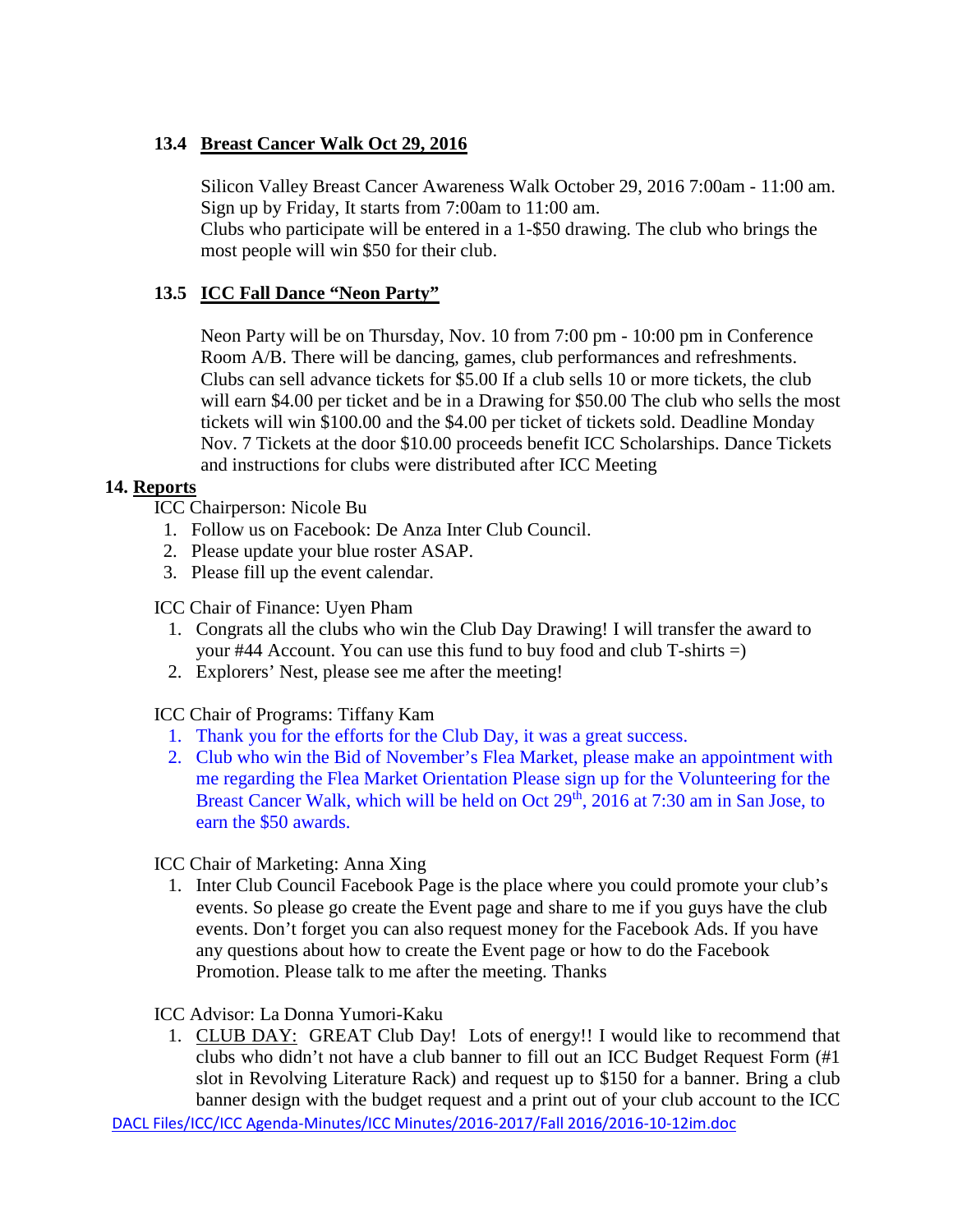Agenda Meeting on Mondays at 1:30 pm – 2:25 pm Student Council Chamber B/C. Only one club banner funded by ICC per year is allowed. ICC uses Advantage Grafix [www.advantagegrafix.com](http://www.advantagegrafix.com/) 10161 S. De Anza Blvd. Cupertino (408) 446-0915 ben@advantagegrafix.com for the ICC Table top banner.

- 2. Club Events: Please see me if your club is planning an event so I can review the Event Planning Request Form. I will initial the form. I have One Day Parking Permits for guest speakers.
- 3. De Anza Requisitions: Please remember to include the date of club event, # of club members attending event when requesting reimbursement for Refreshments.
- 4. Off Campus Events: Please use the District Waiver Form and Off Campus Form for club off campus events when you are using the Club name and/or club funds. Forms are available in the Revolving Literature Rack located outside the Student Accounts/Office of College Life Office.
- 5. ICC Meeting, Club Name Placards: At the end of each ICC Meeting, please return all Club Name Signs on the attendance sheets tables.

|                                                           | Present                 | Absent                  | Probation<br>Present | Probation<br>Absent |
|-----------------------------------------------------------|-------------------------|-------------------------|----------------------|---------------------|
| 4 Elements Hip Hop Club                                   | $\overline{\mathbf{x}}$ |                         |                      |                     |
| <b>Accounting &amp; Finance Club</b>                      | $\overline{\mathbf{x}}$ |                         |                      |                     |
| <b>Anime Club</b>                                         | $\overline{\mathbf{x}}$ |                         |                      |                     |
| Asian Pacific American Students for Leadership<br>(APASL) |                         | $\overline{\mathbf{x}}$ |                      |                     |
| <b>Auto Technology</b>                                    | $\overline{\mathbf{x}}$ |                         |                      |                     |
| <b>Badminton Club</b>                                     | $\overline{\mathsf{x}}$ |                         |                      |                     |
| <b>Biology Club</b>                                       | $\overline{\mathbf{x}}$ |                         |                      |                     |
| <b>Cheer and Dance Team</b>                               | $\overline{\mathbf{x}}$ |                         |                      |                     |
| <b>Chemistry Club</b>                                     | X                       |                         |                      |                     |
| <b>Chinese Student &amp; Scholars Association (CSSA)</b>  | $\overline{\mathbf{x}}$ |                         |                      |                     |
| <b>Circle K</b>                                           | X                       |                         |                      |                     |
| <b>Cross Cultural Partners Club (CCPC)</b>                | $\overline{\mathbf{x}}$ |                         |                      |                     |
| <b>DA Dance Crew</b>                                      | $\overline{\mathbf{x}}$ |                         |                      |                     |
| <b>DECA</b>                                               | $\overline{\mathbf{x}}$ |                         |                      |                     |
| <b>Desi Student Association (DSA)</b>                     | $\overline{\mathbf{x}}$ |                         |                      |                     |
| <b>Developers' Guild</b>                                  | $\overline{\mathbf{x}}$ |                         |                      |                     |
| <b>Engineering Technology Club (ETC)</b>                  | $\overline{\mathbf{x}}$ |                         |                      |                     |
| eSports                                                   | $\overline{\mathbf{x}}$ |                         |                      |                     |
| <b>Ethical International Career Planning</b>              | $\overline{\mathbf{x}}$ |                         |                      |                     |
| <b>Explorers' Nest</b>                                    | $\overline{\mathsf{x}}$ |                         |                      |                     |

#### **15. Roll Call**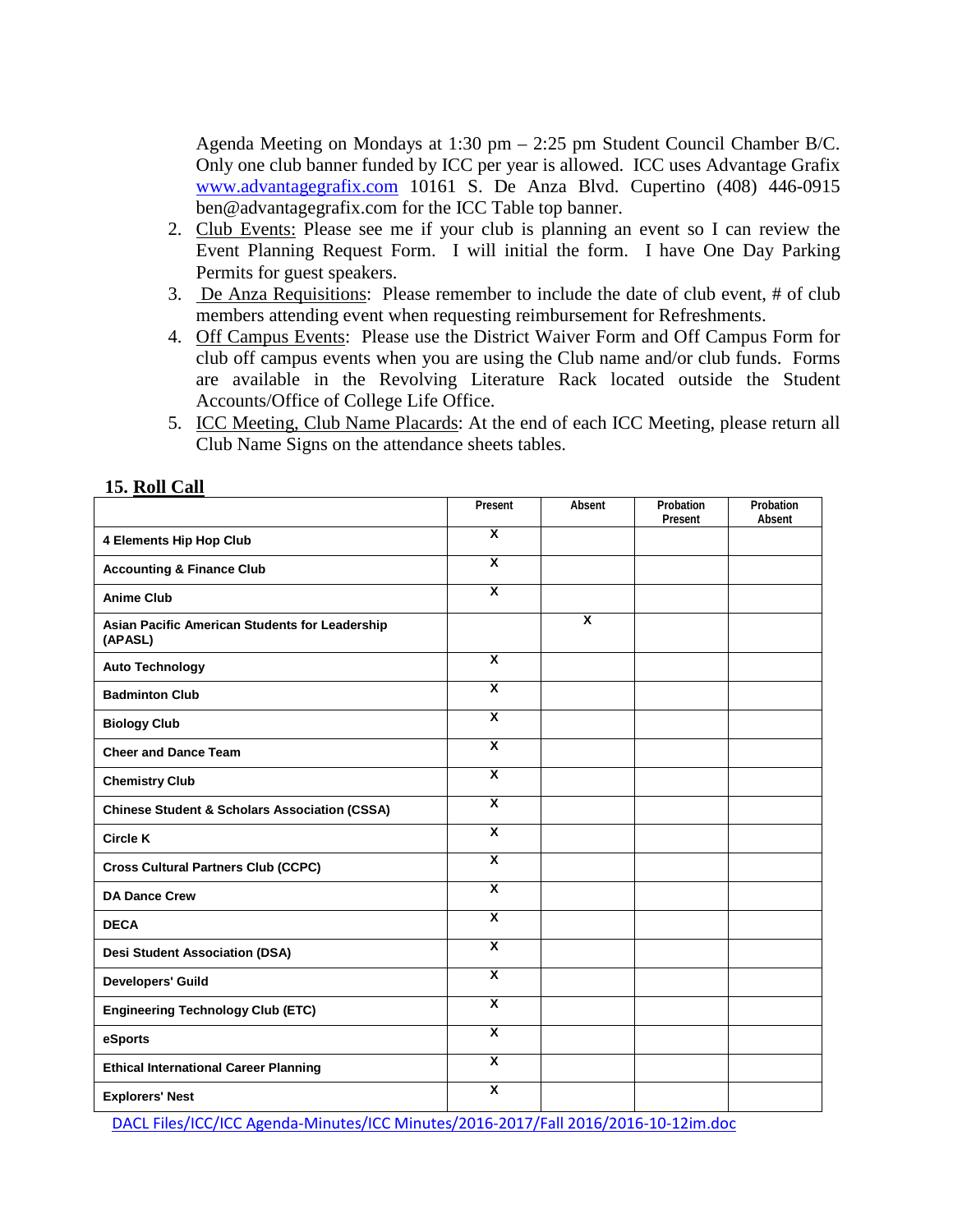|                                                | Present                 | Absent                    | Probation<br>Present    | Probation<br>Absent |
|------------------------------------------------|-------------------------|---------------------------|-------------------------|---------------------|
| Fellowship of Overseas Students (FOS)          | X                       |                           |                         |                     |
| <b>Go Club</b>                                 |                         | $\boldsymbol{\mathsf{x}}$ |                         |                     |
| <b>Grace Fellowship</b>                        | $\overline{\mathbf{x}}$ |                           |                         |                     |
| Hello World! Code Squad                        | $\overline{\mathbf{x}}$ |                           |                         |                     |
| Hong Kong Student Association (HKSA)           | $\overline{\mathbf{x}}$ |                           |                         |                     |
| <b>Improv &amp; Sketch Comedy</b>              | $\overline{\mathbf{x}}$ |                           |                         |                     |
| <b>International Student Volunteers (ISV)</b>  |                         |                           | X                       |                     |
| InterVarsity Christian Fellowship at De Anza   | $\overline{\mathbf{x}}$ |                           |                         |                     |
| <b>Iranian Student Association (ISA)</b>       | $\overline{\mathbf{x}}$ |                           |                         |                     |
| Japanese and American Association (JAA)        | $\overline{\mathbf{x}}$ |                           |                         |                     |
| <b>Koala Tree</b>                              | $\overline{\mathbf{x}}$ |                           |                         |                     |
| Korean Student Association (KSA)               | $\overline{\mathbf{x}}$ |                           |                         |                     |
| <b>K-Pop Dance Club</b>                        | $\overline{\mathbf{x}}$ |                           |                         |                     |
| Latina/o Empowerment at De Anza (¡LEAD!)       | $\overline{\mathbf{x}}$ |                           |                         |                     |
| <b>Marketing Club</b>                          | $\overline{\mathbf{x}}$ |                           |                         |                     |
| <b>Medical Outreach Association (MOA)</b>      | $\overline{\mathbf{x}}$ |                           |                         |                     |
| <b>Music Club</b>                              | $\overline{\mathbf{x}}$ |                           |                         |                     |
| <b>Outdoor Club</b>                            | $\overline{\mathbf{x}}$ |                           |                         |                     |
| Permias Indonesian Student Organization (PISO) | $\overline{\mathbf{x}}$ |                           |                         |                     |
| Photography                                    |                         | $\overline{\mathbf{x}}$   |                         |                     |
| <b>Physics Club</b>                            | $\overline{\mathbf{x}}$ |                           |                         |                     |
| <b>PUSO</b>                                    | $\overline{\mathbf{x}}$ |                           |                         |                     |
| Saltworks Christian Fellowship                 | X                       |                           |                         |                     |
| <b>Second Journey</b>                          | $\overline{\mathbf{x}}$ |                           |                         |                     |
| Shotokan Karate                                | $\overline{\mathbf{x}}$ |                           |                         |                     |
| <b>Statistics Club (DASC)</b>                  |                         |                           | $\overline{\mathbf{x}}$ |                     |
| <b>Student Nurses Organization (SNO)</b>       | $\overline{\mathbf{x}}$ |                           |                         |                     |
| <b>Students of Success</b>                     |                         | $\overline{\mathbf{x}}$   |                         |                     |
| <b>Taiwanese Student Association (TSA)</b>     | $\overline{\mathbf{x}}$ |                           |                         |                     |
| The De Anza Network                            |                         |                           | $\overline{\mathbf{x}}$ |                     |
| The Helping Hands                              |                         | X                         |                         |                     |